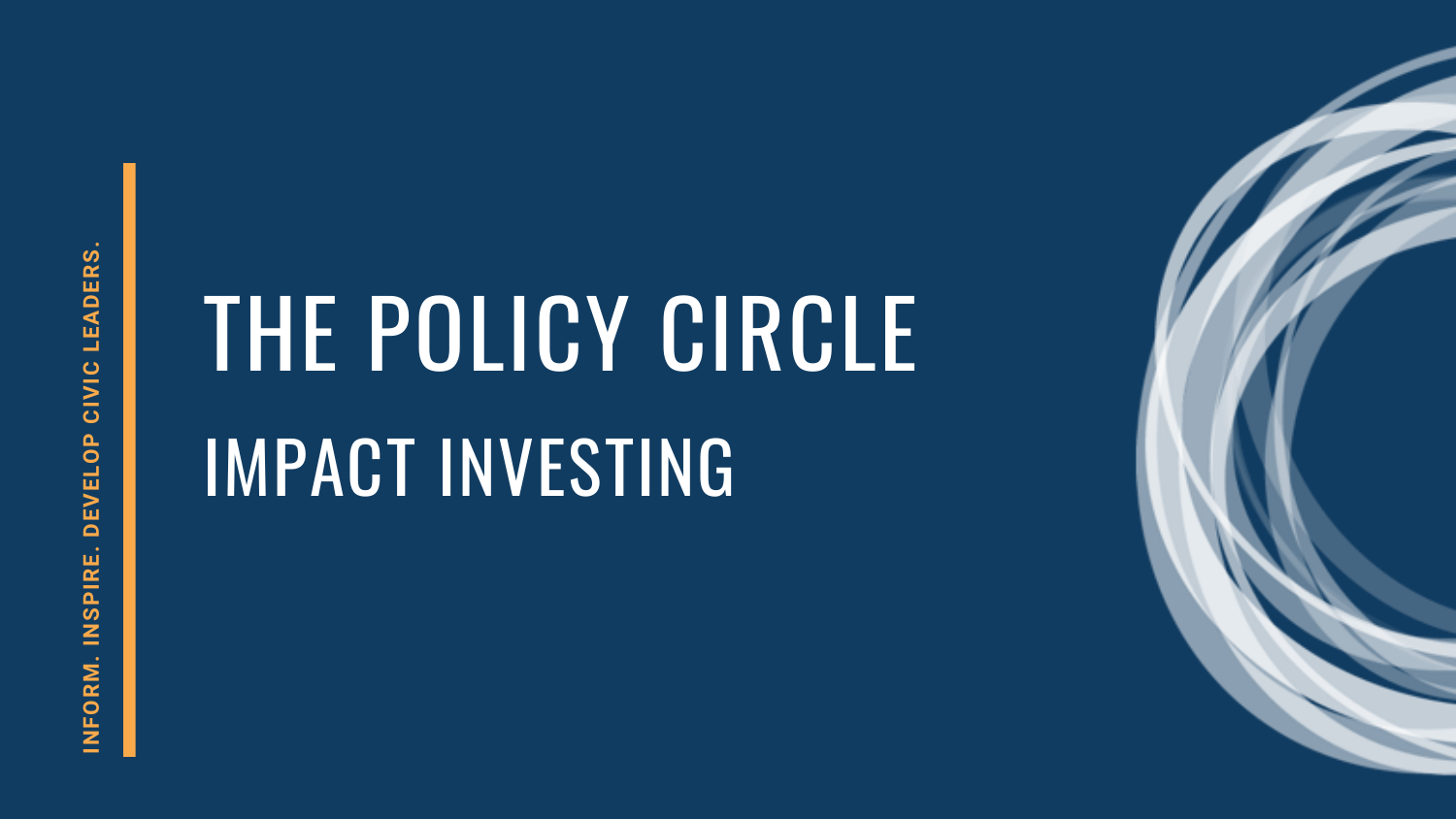## WHAT IS IMPACT INVESTING?

IMPACT INVESTING CHALLENGES THE DIFFERENCE BETWEEN SUCCESSFUL BUSINESSPEOPLE SIMULTANEOUSLY ACHIEVING SOCIAL

CONVENTIONAL ASSUMPTIONS ABOUT PHILANTHROPY AND BUSINESS ACTIVITY. FREQUENTLY PRACTICE GIVING BACK TO THEIR COMMUNITIES, BUT THE IDEA OF GOALS AND RETURNING A PROFIT IS NEW.

IMPACT INVESTING ALSO CHALLENGES MARKET ACTIVITY AS AN EFFICIENT TOOL



THE IDEA THAT THE SOLE OR MAIN PURPOSE OF A BUSINESS OR INVESTMENT ASSET IS TO TURN A PROFIT. IMPACT INVESTING USES TO ADDRESS SOCIETAL PROBLEMS.

INVESTING IS THE ACT OF ALLOCATING RESOURCES, USUALLY MONEY, WITH THE EXPECTATION OF GENERATING A PROFIT. IMPACT INVESTING FOCUSES ON THE COMBINATION OF PROFITS AND SOCIAL TRANSFORMATION. THIS TYPE OF INVESTING COMBINES THE PHILANTHROPIC GOALS OF ADDRESSING A PARTICULAR SOCIAL ISSUE WITH THE EFFICIENCY AND SCALE OF MARKET-BASED ACTIVITIES.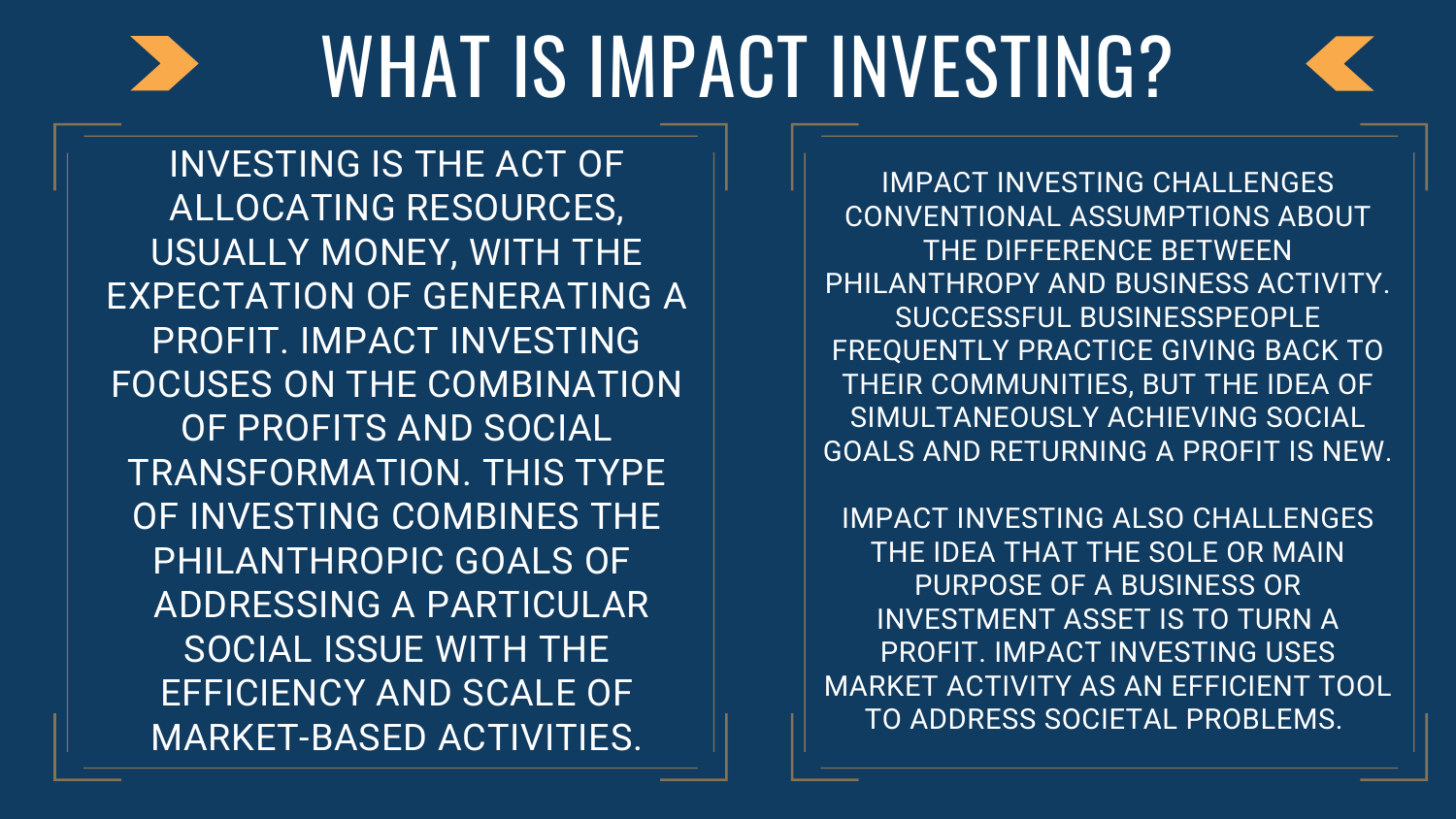### **> HOW IMPACT INVESTING WORKS <**

| <b>Traditional</b><br>Investing                                                                     | Responsible<br><b>Impact Investing</b>                                                                 | <b>Sustainable</b><br><b>Impact Investing</b>                                                                                          | <b>Thematic</b><br><b>Impact Investing</b>                                                                     | <b>Impact First</b><br>Investing                                                                                                          | Philanthropy                                                                             |
|-----------------------------------------------------------------------------------------------------|--------------------------------------------------------------------------------------------------------|----------------------------------------------------------------------------------------------------------------------------------------|----------------------------------------------------------------------------------------------------------------|-------------------------------------------------------------------------------------------------------------------------------------------|------------------------------------------------------------------------------------------|
| Competitive<br><b>Returns</b>                                                                       | <b>ESG Risk</b><br><b>Management</b>                                                                   | <b>ESG</b><br><b>Maximum-Impact Solutions</b><br><b>Opportunities</b>                                                                  |                                                                                                                |                                                                                                                                           |                                                                                          |
| Seeks financial<br>returns regardless<br>of Environmental,<br>Social or Governance<br>(ESG) factors | Investments are<br>screened out based<br>on ESG risk                                                   | Sustainability<br>factors and<br>financial returns<br>drive investment<br>selection                                                    | Targeted themes<br>and financial<br>returns drive<br>investment<br>selection                                   | Social and<br>environmental<br>considerations take<br>precedence over<br>financial returns                                                | Financial returns<br>disregarded in<br>favor of social and<br>environmental<br>solutions |
|                                                                                                     | <b>Negative Screens:</b><br>Tobacco<br>Alcohol<br>Weapons<br>Gambling<br>Pornography<br>Nuclear Energy | <b>Factors Considered:</b><br>Carbon footprint<br>Resource use<br>Waste reduction<br>Compensation<br>Product safety<br>Gender equality | <b>Solutions For:</b><br>Climate change<br>Population growth<br>Urbanization<br>Water scarcity<br>Food systems | <b>Support For:</b><br>Innovation & Risk Taking<br>Proof of Concept/Pilots<br><b>Enabling Environments</b><br>Commercial Capital Leverage |                                                                                          |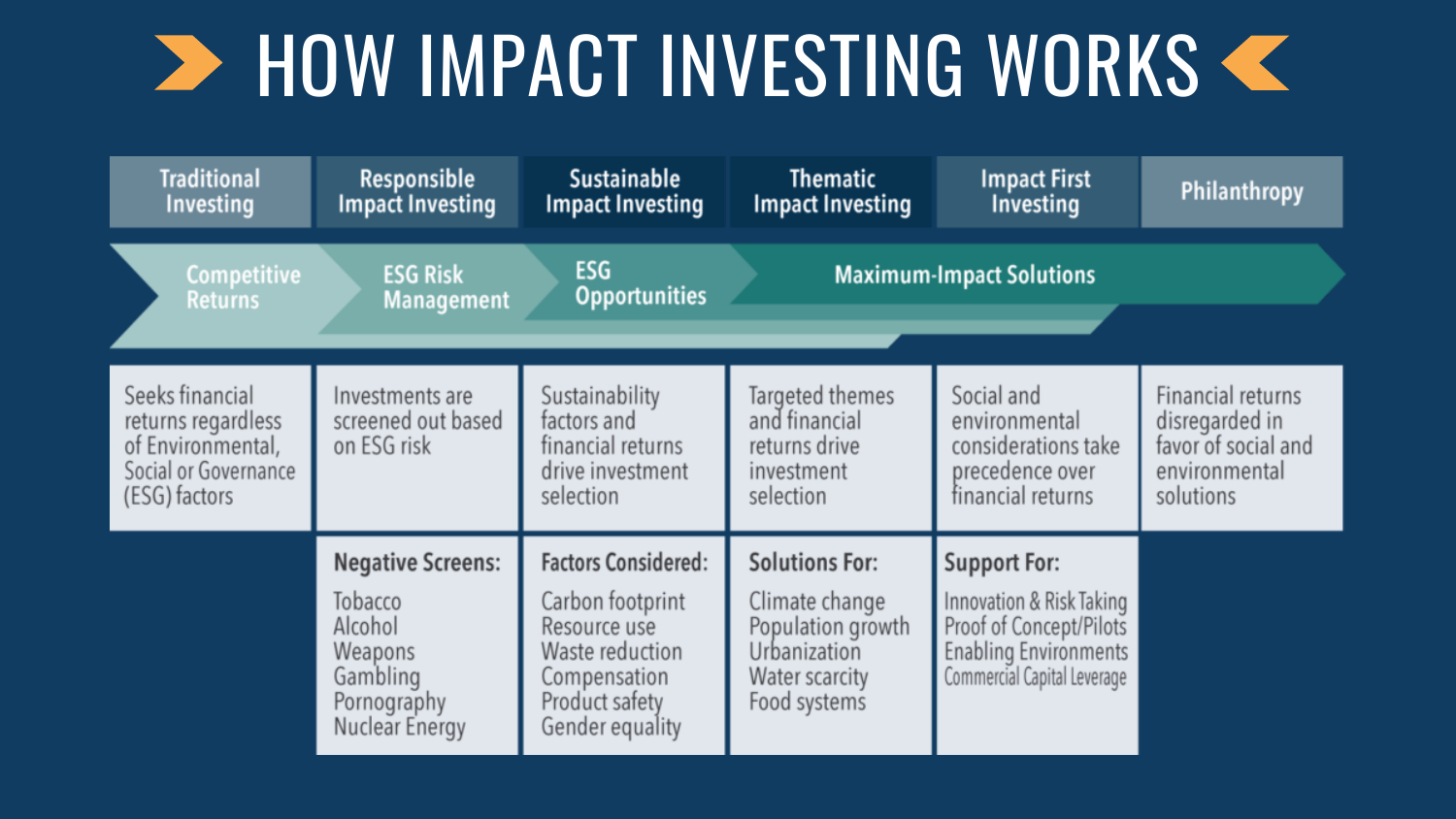### **EXACTS ABOUT IMPACT INVESTING &**

IMPACT INVESTING IS NEW TO THE FINANCIAL SECTOR, AND INVESTORS ARE LOOKING FOR MORE MARKET RESEARCH TO HELP THEM IDENTIFY HIGH-IMPACT, HIGH-RETURN INVESTMENT OPPORTUNITIES.

1. HAVING THE **INTENTION** TO MAKE POSITIVE SOCIAL OR ENVIRONMENTAL IMPACT THROUGH INVESTING; GAINING **FINANCIAL RETURN** ON CAPITAL, OR AT 2. LEAST A RETURN OF CAPITAL; **MEASURING IMPACT** BY TRACKING THE SOCIAL AND ENVIRONMENTAL PERFORMANCE OF INVESTMENTS THROUGH TRANSPARENCY AND ACCOUNTABILITY METRICS AND TARGETS. 3.

### IMPACT INVESTING HAS 3 MAIN COMPONENTS:

PRECISE ESTIMATES AND DEFINITION OF IMPACT INVESTING VARY, BUT THE WALL STREET JOURNAL ESTIMATED THAT IMPACT INVESTMENT FUNDS IN THE U.S. AMOUNT TO \$400 BILLION DOLLARS. BLOOMBERG ESTIMATED THAT AROUND \$35 TRILLION IS INVESTED IN IMPACT INVESTING WORLDWIDE.

IMPACTING INVESTING IS A 3-STEP PROCESS. IMPACT FUNDERS SUCH AS PENSION FUNDS, GOVERNMENTS, AND INDIVIDUAL INVESTORS PROVIDE INITIAL FUNDING. THEN, IMPACT MANAGERS LIKE VENTURE CAPITALISTS AND BANKS PROVIDE THESE FUNDS TO THE IMPACT MAKERS, SUCH AS SOCIAL ENTERPRISES. THESE IMPACT MAKERS CONNECT THE FUNDING TO BENEFICIARIES, TAKING INTO CONSIDERATION WORKERS, CUSTOMERS, SUPPLIERS, COMMUNITIES AND THE ENVIRONMENT.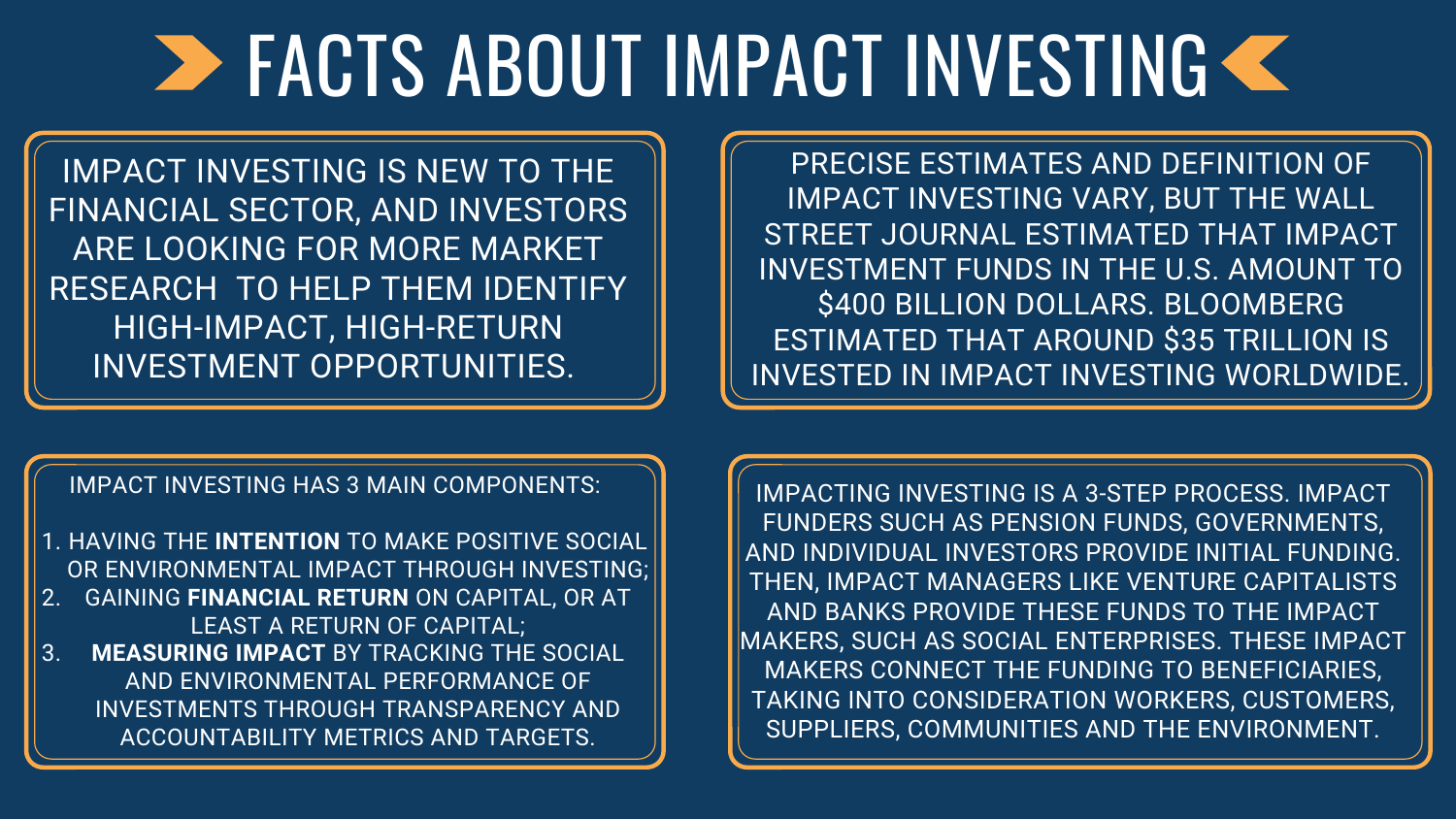## THE ROLE OF GOVERNMENT

IN 1977, CONGRESS PASSED THE COMMUNITY REINVESTMENT ACT (CRA) TO ENCOURAGE BANKS AND OTHER FINANCIAL INSTITUTIONS THAT HOLD DEPOSITS TO PROVIDE CREDIT OPPORTUNITIES TO BUSINESSES AND INVESTORS IN THE COMMUNITIES WHERE THEY OPERATE.

GOVERNMENT CAN DIRECTLY INTERVENE IN THE MARKET AS AN INVESTOR. FOR EXAMPLE, THE CITY OF SEATTLE CREATED A REGIONAL EQUITABLE DEVELOPMENT FUND TO WORK WITH INVESTORS IN ORDER TO OFFSET THE COST OF BUILDING AFFORDABLE HOUSING, WITH A RATIO OF ONE TAXPAYER DOLLAR TO FIVE DOLLARS IN PRIVATE INVESTMENT.

THE COMMUNITY DEVELOPMENT FINANCIAL INSTITUTIONS FUND (CDFI) PROMOTES ECONOMIC DEVELOPMENT IN LOW-INCOME COMMUNITIES BY INVESTING FEDERAL DOLLARS ALONGSIDE PRIVATE CAPITAL.

THE FEDERAL GOVERNMENT CAN USE TAX POLICY TO MAKE IMPACT INVESTING MORE FINANCIALLY ATTRACTIVE, BUT THE FEDERAL GOVERNMENT LACKS THE LOCAL KNOWLEDGE NECESSARY TO FUND PROGRAMS LIKE SEATTLE'S. LOCAL AND STATE GOVERNMENTS CAN PARTNER WITH INVESTMENT CAPITAL IN A A TARGETED WAY TO ADDRESS SOCIAL PROBLEMS OR INCREASED ECONOMIC OPPORTUNITY.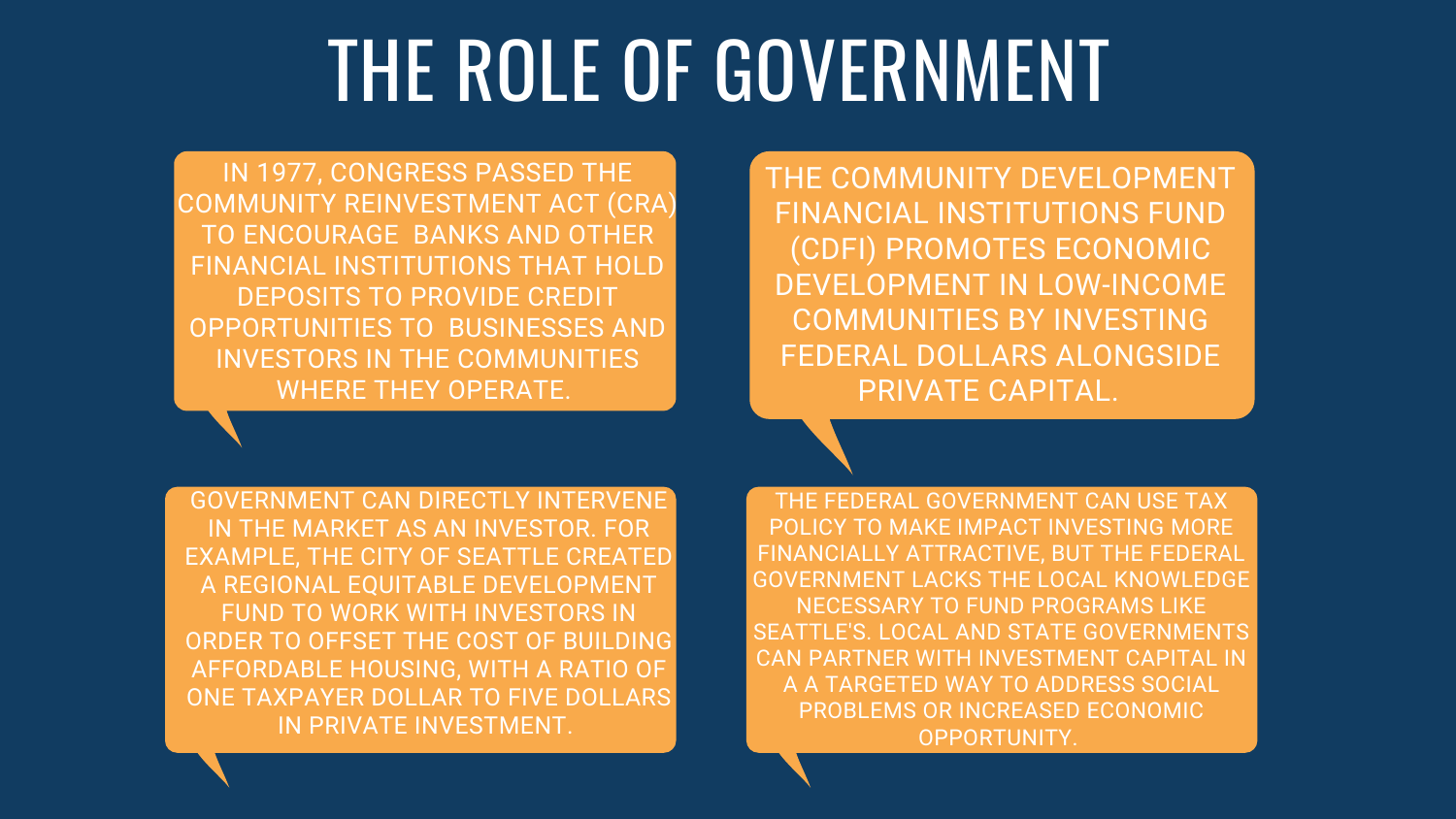### **FILLING THE GAPS IN THE ECONOMY**

IMPACT INVESTING CAN COMPLEMENT CONVENTIONAL MARKET ACTIVITY BY PROVIDING ACCESS TO FOOD, HOUSING, HEALTHCARE, OR BANKING SERVICES. WOMEN ENTREPRENEURS FACE MAJOR DISADVANTAGES IN NETWORKING AND FUNDRAISING FOR THEIR BUSINESSES. INITIATIVES, LIKE THE ASHOKA'S WOMEN'S INITIATIVE FOR SOCIAL ENTREPRENEURSHIP, ARE ADDREESSING THIS PROBLEM BY PROVIDING FELLOWSHIPS FOR FEMALE SOCIAL ENTREPRENEURS.



## **ERAMING THE ISSUE &**

### **RETURNS ON INVESTMENT**

### $\frac{1}{\cdot}$ **STANDARDIZED METRICS**

BECAUSE IMPACT INVESTING IS SUCH A NEW FIELD, RESEARCH IS STILL UNCLEAR AS TO WHETHER IMPACT INVESTMENTS ARE AS PROFITABLE AS MORE TYPICAL, PROFIT-BASED INVESTMENTS. THE DUAL GOALS OF MAKING AN IMPACT AND TURNING A PROFIT MAKE THE PROCESS OF MEASURING A SOCIAL IMPACT INVESTMENT'S SUCCESS MORE COMPLICATED THAN OTHER INVESTMENT ASSETS.

### **CORPORATE GOVERNANCE**

ACCOUNTABILITY AND TRANSPARENCY OF THE WAY A BOARD OF DIRECTORS GOVERNS A CORPORATION IS CRUCIAL TO HELP IMPACT INVESTORS IDENTIFY POTENTIAL INVESTMENT OUTLETS. A TYPICAL CORPORATION'S BOARD OF DIRECTORS ONLY HAS A LEGAL RESPONSIBILTY TO PROVIDE A PROFIT FOR SHAREHOLDERS, BUT A B CERTIFIED CORPORATION IS ALSO REQUIRED TO TAKE SOCIAL IMPACTS OR A SPECIFIC PHILANTHROPIC MISSION INTO ACCOUNT.

NOT ALL COMPANIES PROVIDE REGULAR REPORTS ON ENVIRONMENTAL, SOCIAL, AND GOVERNANCE INDICATORS, AND THOSE THAT DO TEND NOT PROVIDE THESE REPORTS IN A STANDARDIZED WAY. BLACKROCK CEO LARRY FUNK, WHO RUNS THE WORLD'S LARGEST ASSET MANAGEMENT FUND, HAS BEEN VOCAL ADVOCATE OF USING PRIVATE INVESTMENT TO ADDRESS CLIMATE CHANGE, AND PRESSING COMPANIES TO PROVIDE STANDARD REPORTS ON HOW THEIR BUSINESS MODEL CAN BE COMPATIBLE WITH A NET-ZERO CARBON ECONOMY.